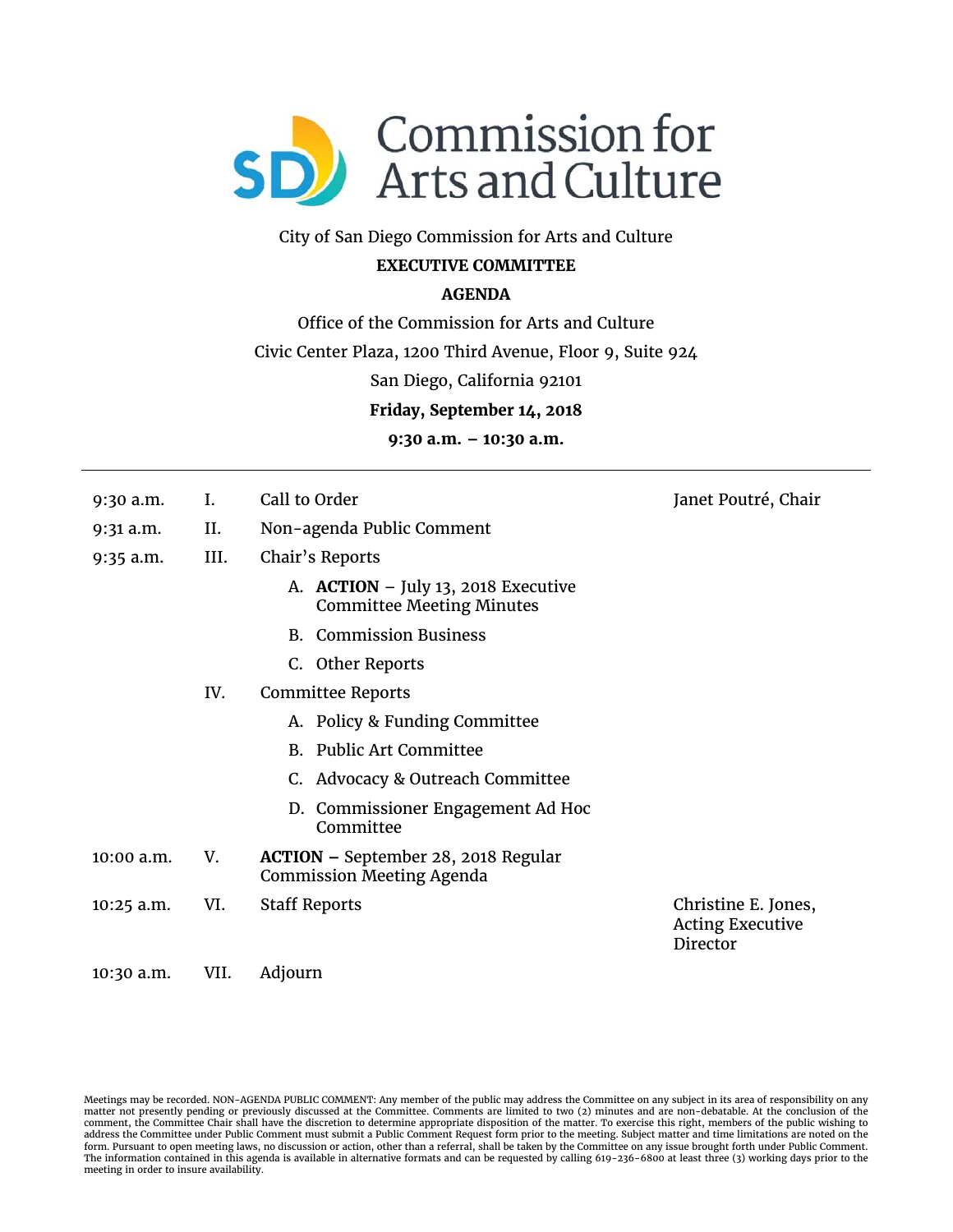

### City of San Diego Commission for Arts and Culture

#### **EXECUTIVE COMMITTEE**

### **MINUTES**

### **Friday, July 13, 2018**

Members Present Janet Poutré, Chair Vernon Franck, Vice Chair Ann Bossler Ben Meza Rebecca Smith Jason Whooper

Members Absent Tyler Hewes

Staff Present Christine E. Jones Leticia Gomez Franco J Noland Whitney Roux

- I. Call to Order Commissioner Janet Poutré called the City of San Diego (City) Commission for Arts and Culture's Executive Committee to order at 9:30 a.m. at the office of the Commission for Arts and Culture (Commission), Civic Center Plaza, 1200 Third Avenue, Floor 9, Suite 924, San Diego, California 92101.
- II. Non-agenda Public Comment None
- III. Chair's Reports
	- A. **ACTION – June 8, 2018 Executive Committee Meeting Minutes** Commissioner Janet Poutré initiated discussion on this item. **Commissioner Jason Whooper made a motion to approve the Executive Committee meeting minutes of June 8, 2018. Commissioner Vernon Franck seconded the motion. The vote was 4-0-2; the motion passed.**

Yea: Bossler, Franck, Meza, Poutré, (4)

Nay: (0)

Abstention: Smith, Whooper (2)

Recusal: (0)

- B. Commission Business Commissioner Janet Poutré presented the updated Commissioner workplan and reviewed upcoming activity, announced that August meetings were being adjourned for the Commission and all committees, and reminded Commissioners to complete their goodwill visits.
- C. Other Reports –None
- IV. Committee Reports
	- A. Policy & Funding Commissioner Jason Whooper, Chair of the Policy & Funding Committee, reported that the committee had made a recommendation on priorities for Fiscal year 2019 Arts Education Enrichment Initiative to be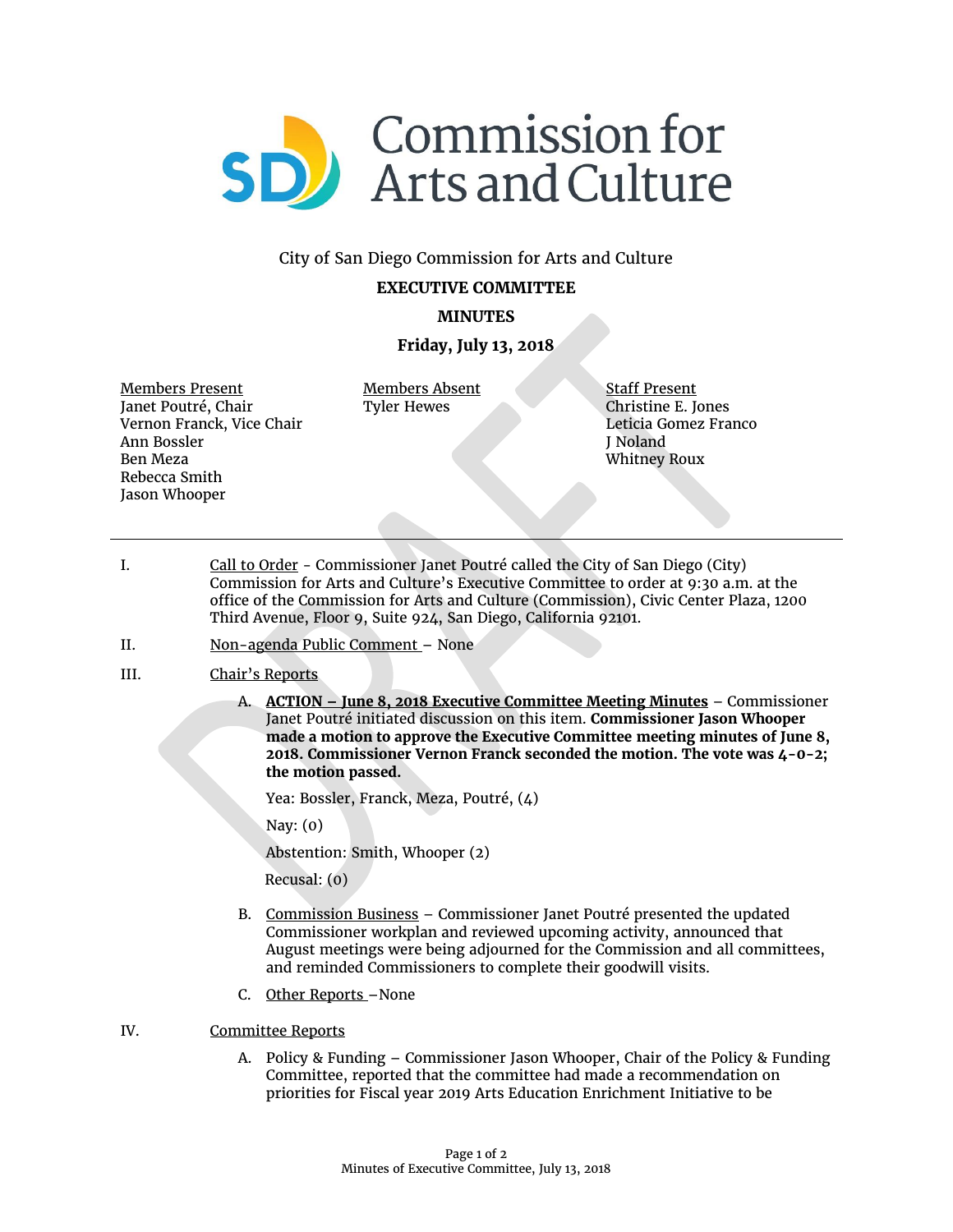presented as an action item for the Commission meeting of July 27, 2018. The committee also discussed upcoming special committee meetings.

- B. Public Art Commissioner Vernon Franck, Chair of the Public Art Committee, reported on the recent grand opening of Fire Station No. 2, Bayside Fire Station that includes the newest public artwork in the Civic Art Collection by artists Ingram Ober, Marisol Rendon-Ober and Chuck Moffit.
- C. Advocacy & Outreach Commissioner Rebecca Smith, Vice Chair of the Advocacy & Outreach Committee reported that the committee has not had quorum since February and that the committee plans to focus on long-term advocacy.
- D. Commissioner Engagement Postponed. Commissioner Ann Bossler, Chair of the Commissioner Engagement Ad Hoc Committee requested that a conversation be had about Commissioners' commitment, attendance and participation.
- V. **ACTION –July 27, 2018 Regular Commission Meeting Agenda** Commissioner Janet Poutré initiated discussion on this item. Discussion topics included status of recommendation of Fiscal Year 2020 funding priorities for Organizational Support Program and Creative Communities San Diego, Commissioner engagement, and the restructuring of the Commission under Office of Boards and Commissions. **Commissioner Jason Whooper motioned to approve the July 27, 2018 regular Commission meeting agenda. Commissioner Ann Bossler seconded the motion.**

**The vote was 6-0-0; the motion passed.**

Yea: Bossler, Franck, Meza, Poutré, Smith, Whooper (6)

Nay: (0)

Abstention: (0)

Recusal: (0)

- VI. Staff Reports Acting Executive Director Christine E. Jones reminded Commissioners that the Commission is operating within the newly formed Office of Boards & Commissions. Dr. Joel Day has been appointed by the Mayor as the Director of the Office of Boards & Commissions and the Office of Boards & Commissions staff are now located at 1200 Third Avenue, Floor 9, Suite 924. The City has released the job announcement for the two Public Art Project Administrator positions. She also reported that there will be a grand opening event for Fire Station No. 22 which features the City's newest commissioned artwork by Roberto Delgado on July 24<sup>th</sup>, and the groundbreaking ceremony for the Mission Trails Field Station and commissioned artwork by Roman de Salvo will occur next week.
- VII. Adjourn Commissioner Janet Poutré adjourned the meeting at 10:05 a.m.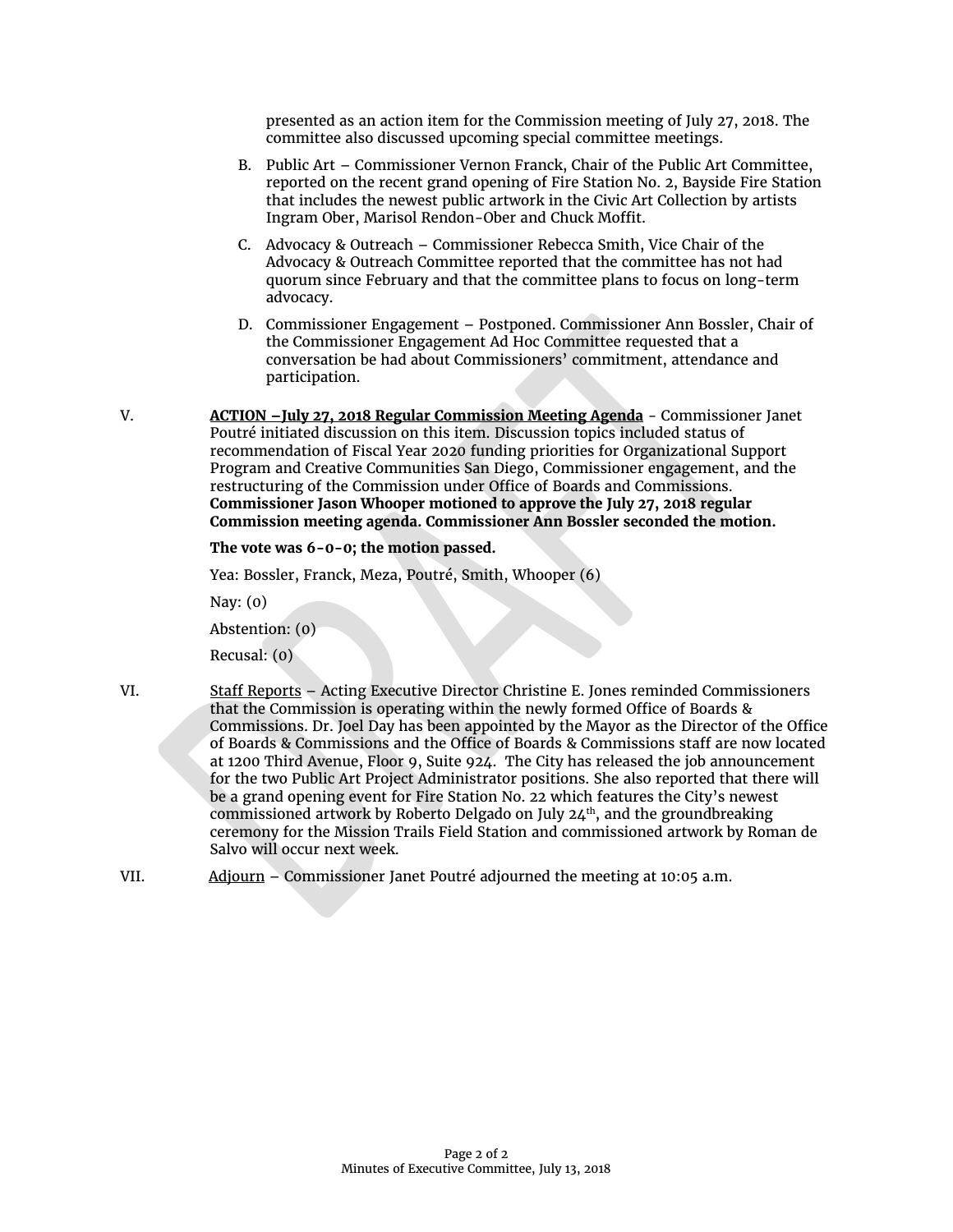

#### **CITY OF SAN DIEGO COMMISSION FOR ARTS AND CULTURE**

**AGENDA** 

City Council Committee Room, 12th Floor, City Administration Building

202 C Street, San Diego, California 92101

**Friday, September 28, 2018** 

**8:30 a.m. – 10:30 a.m.** 

| 8:30 a.m.    | I.   |                           | Call to Order & Statement of Purpose+Vision                                                                                                            | Janet Poutré, Chair                                     |
|--------------|------|---------------------------|--------------------------------------------------------------------------------------------------------------------------------------------------------|---------------------------------------------------------|
| $8:32$ a.m.  | II.  | Non-agenda Public Comment |                                                                                                                                                        |                                                         |
| 8:45 a.m.    | III. |                           | Chair's Reports                                                                                                                                        | Janet Poutré                                            |
|              |      |                           | A. ACTION - July 27, 2018 Commission Meeting<br><b>Minutes</b>                                                                                         |                                                         |
|              |      |                           | B. ACTION - Appointment of Commission<br>Advisory Panelists for Fiscal Year 2019 Arts<br><b>Education Enrichment Initiative Proposal</b><br>Evaluation |                                                         |
|              |      |                           | C. Other Reports                                                                                                                                       |                                                         |
|              | IV.  |                           | <b>Committee Reports</b>                                                                                                                               |                                                         |
|              |      | А.                        | Policy & Funding Committee                                                                                                                             | Jason Whooper,<br>Committee Chair                       |
|              |      | <b>B.</b>                 | <b>Public Art Committee</b><br><b>ACTION</b> – Final Artwork Proposal for East<br>1.<br>Village Green by Mark Reigelman                                | Vernon Franck,<br>Committee Chair                       |
|              |      |                           | <b>ACTION</b> - Artist Evaluation Criteria for<br>2.<br>FY2019 2 Percent for Art Public Art<br>Projects                                                |                                                         |
|              |      |                           | C. Advocacy & Outreach Committee                                                                                                                       | Tyler Hewes, Committee<br>Chair                         |
|              |      |                           | Long-Term Advocacy Planning Update<br>1.                                                                                                               |                                                         |
|              |      | D.                        | Commissioner Engagement Ad Hoc<br>Committee                                                                                                            | Ann Bossler, Ad Hoc<br>Committee Chair                  |
| $10:00$ a.m. | V.   |                           | <b>Executive Director's Reports</b>                                                                                                                    | Christine E. Jones, Acting<br><b>Executive Director</b> |
|              |      | A.                        | Arts and Culture Funding Programs                                                                                                                      |                                                         |
|              |      | B.                        | Public Art Program                                                                                                                                     |                                                         |
|              |      | $C_{\cdot}$               | <b>Status of Executive Director Search</b>                                                                                                             |                                                         |
|              |      |                           | D. Status of Staffing                                                                                                                                  |                                                         |

Page **1** of **2**

*VISION: Expanding our world by celebrating creativity in San Diego PURPOSE: The City of San Diego Commission for Arts and Culture serves in an advisory capacity to the Mayor and City Council on* 

*promoting, encouraging and increasing support for the region's artistic and cultural assets, integrating arts and culture into community life and showcasing San Diego as an international tourist destination.* 

Meetings may be recorded. NON-AGENDA PUBLIC COMMENT: Any member of the public may address the Committee on any subject in its area of responsibility on any matter not presently pending or previously discussed at the Committee. Comments are limited to two (2) minutes and are non-debatable. At the conclusion of the comment, the Committee Chair shall have the discretion to determine appropriate disposition of the matter. To exercise this right, members of the public wishing to address the Committee under Public Comment must submit a Public Comment Request form prior to the meeting. Subject matter and time limitations are noted on the form. Pursuant to open meeting laws, no discussion or action, other than a referral, shall be taken by the Committee on any issue brought forth under Public Comment. The information contained in this agenda is available in alternative formats and can be requested by calling 619-236-6800 at least three (3) working days prior to the meeting in order to insure availability.